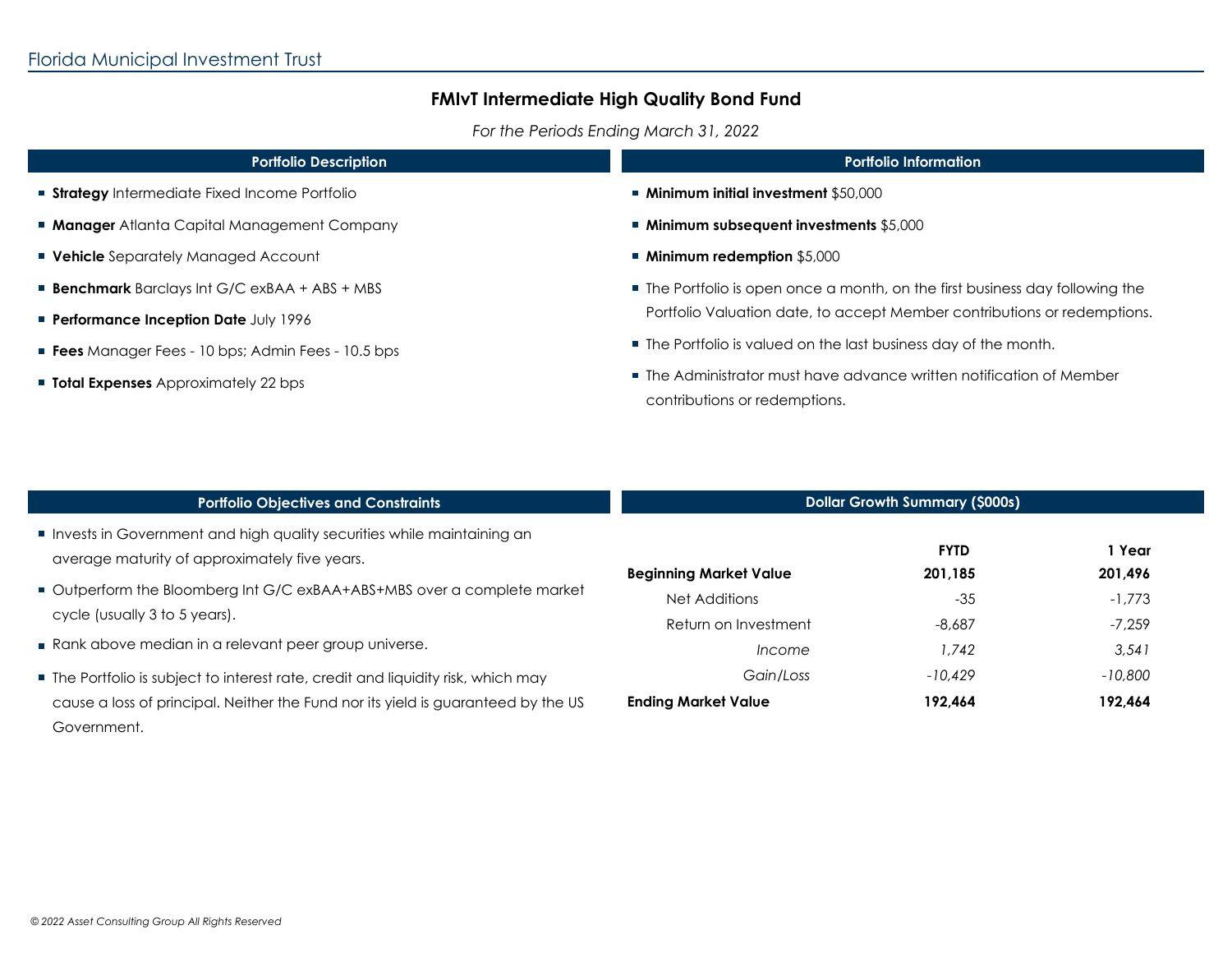*For the Periods Ending March 31, 2022*





### **Growth of a Dollar**

**Characteristics**

#### **Quality Allocation**



**Sector Allocation**



*The Other sector consists of ABS, CMO, Convertibles, Municipals, Private Placements/144As and TIPS.*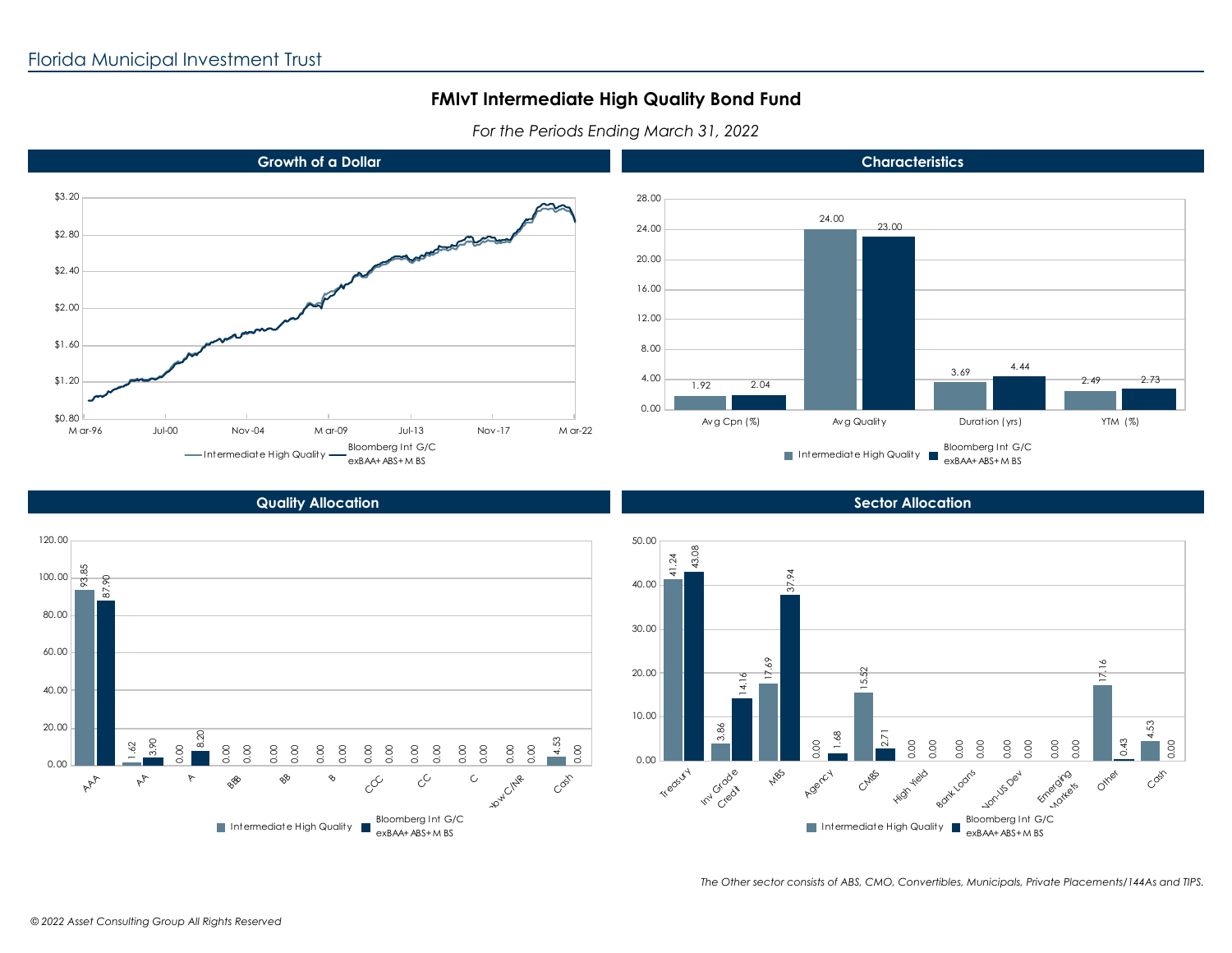*For the Periods Ending March 31, 2022*



*The rankings represent the portfolio's returns versus a peer universe. The rankings are on a scale of 1 to 100 with 1 being the best.*